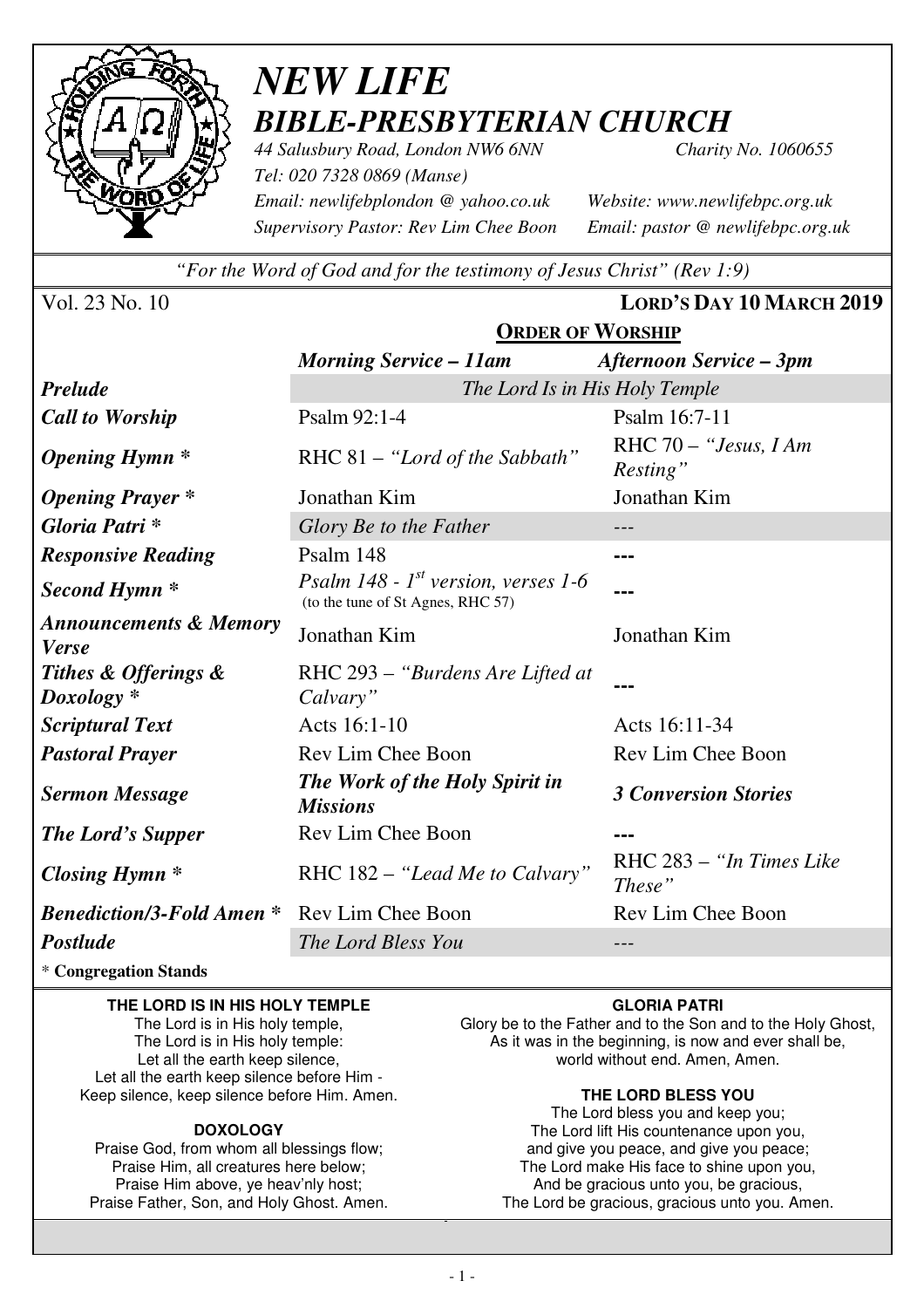# **TOWARD THE TITHE AND BEYOND**

# **Adapted from Maranatha Messenger, Sunday 10th February 2019**

A young man was about to be baptised in a river. All of a sudden, he hurried himself out of the water explaining that he had forgotten to give his wallet back to his wife. The pastor called, "Come on back with the wallet. I've got too many unbaptised pocketbooks in my congregation now." The pastor later told the congregation that one of the most sensitive nerves in the human body is the one that leads to the ATM Card.

One member of a church laments, "Our people 45 years old and younger have grown up mesmerized by materialism. There's tremendous pressure on families to spend, spend, and spend." Then he adds, "I've heard that the generation that believed in the tradition of tithing is in three places: retirement homes, nursing homes, or cemeteries." In other words, he is saying that most baby boomers and baby busters haven't embraced tithing.

### **Is Tithing Biblical?**

Tithing is taught in the Bible. Tithing seems to have been a custom from very early times for the people of God to give a tenth of their income or possessions to Him as an act of worship and thanks. In this way they acknowledged God as the supreme controller of life's events and the sole giver of life's blessings (Genesis 14:20; 28:22). The custom existed as a voluntary act of devotion long before it became compulsory practice under the Law of Moses.

According to Leviticus 27:30, the LORD says, *"And all the tithe of the land, whether of the seed of the land, or of the fruit of the tree, is the LORD's: it is holy unto the LORD"* (1 Samuel 8:15, 17; Malachi 3:8, 9; Matthew 23:23). What He meant is that when we give one-tenth of our gross income (which is the minimum standard set for us), we have not begun to give, for that onetenth rightfully belongs to the Lord. But when we have given a tenth of our gross income, do we actually begin making an offering to Him.

A great evangelist, in his sermon "Partners with God," rightly said, "One of the greatest sins in America today is the fact that we are robbing God of that which rightfully belongs to Him. When we don't tithe, we shirk a just debt. Actually we are not giving when we give God one-tenth, for it belongs to Him already (Leviticus 27:30). This is a debt we owe. Not until we have given a tenth do we actually begin making an offering to the Lord!"

The tithe given to the Lord is a beginning point for giving. If that is the case, then you and I need to ask ourselves: "Have we begun to tithe to the Lord?" If we have not started to tithe, then we have not begun to give to the Lord.

### **Why Tithe?**

Why should Christians tithe to the Lord? Tithing is God's way of supporting His servants and His Gospel work. The tribe of Levi was called to be ministers in the Tabernacle and Temple. Instead of giving them a portion of the land, God said that these vocational ministers of the tabernacle should live off the tithes of the other eleven tribes (Numbers 18:20, 21; Hebrews 7:5, 6).

The Gospel of Luke tells us that Jesus was ministered by a group of women (Luke 8:1-3). Paul's ministry was self-supporting initially (Acts 20:34; 1 Thessalonians 1:5), but later he also received support from the churches he ministered to (1 Corinthians 9:9:11-15; Philippians 4:15-18).

Some of God's people are called to the Christian ministry in the Lord's vineyard. God's Word teaches us to lend support to them and their ministries (1 Corinthians 9:14; Galatians 6:6). By the way, God's servants are not spared from tithing to the Lord. Like any other members of the church, they are to give one-tenth of their gross income to the Lord also, and beyond.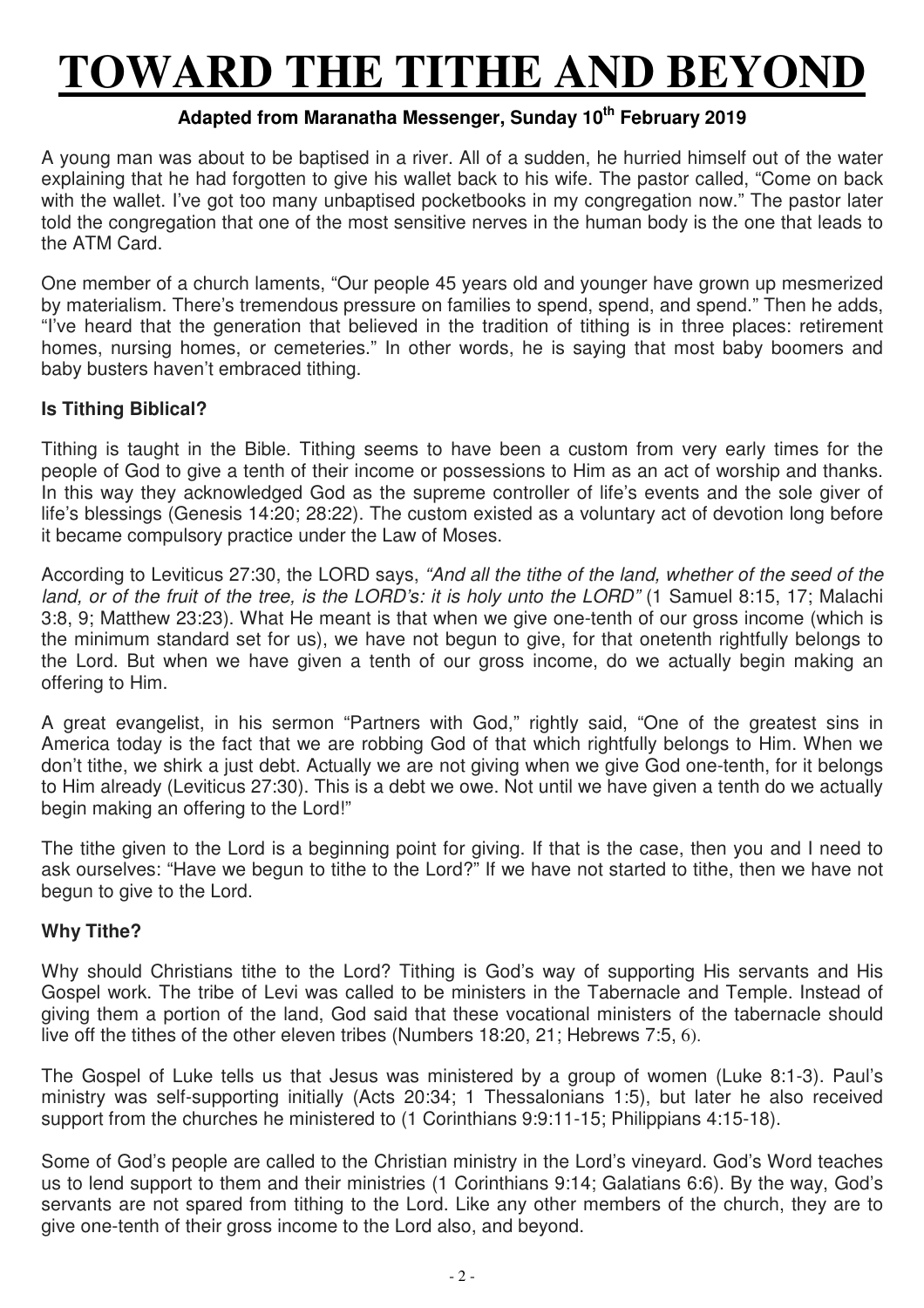John Wesley was an excellent example. In his lifetime, as a preacher, he had given 30,000 pounds for the cause of Christ. He wrote in his journal, "I cannot help leaving my books behind me whenever God calls me hence; but in every other respect, my own hands will be my executors. In other words, I will put a control on my spending myself, and I will go beyond the tithe for the sake of Christ and his kingdom" (Quotes from Mission Frontiers, September/October 1994, No 9-10, pp 23, 24).

## **Tithing Surprises**

Tithing is not a legalistic requirement. Tithing is a command to obey, and this command comes with manifold blessings – physical and spiritual. The Christian who faithfully tithe to the Lord will be surprised:

- 1. At the amount of money he has for the Lord's work.
- 2. At the deepening of his spiritual life in paying the tithe.
- 3. At the ease in meeting his own obligation with the nine-tenths.
- 4. At the ease in going from one-tenth to a larger percentage.
- 5. At the preparation this gives to be a faithful and wise steward over the nine-tenths remaining.
- 6. At himself for not adopting the plan sooner!

Someone says that tithing is only for the wealthy. But we have hardly heard of a rich man or woman commencing tithing, but can name scores who began to tithe when they were poor and who became rich later on. One such person was Mr William Colgate, founder of Colgate Soaps, who had given millions to the Lord's ministry. The story goes something like this:

A lad of 16 years named William left home to seek his fortune, all his possession tied in a bundle carried in his hand. He met an old canal-boat captain. William told him his father was too poor to keep him and the only trade he knew was soap and candle making. The old man then kneeled and prayed earnestly for the boy and advised: "Someone will soon be the leading soapmaker in New York. It can be you as well as someone else. Be a good man, give your heart to Christ, pay the Lord all that belongs to Him, make an honest soap; give a full pound, and I'm certain you'll be a prosperous and rich man."

Into the city, he remembered the captain's words, and though poor and lonesome, he united with a church. The first dollar earned, he gave 1/10 to God. Ten cents of every dollar were sacred to the Lord. Having regular employment, he soon became a partner and later sole owner of the business. He made an honest soap, gave a full pound and instructed his bookkeeper to open an account with the Lord of 1/10 of all income. The business grew, so he gave 2/10, 3/10, 4/10, 5/10 and finally he gave all his income. This is the story of William Colgate who has given millions to the Lord's cause.

### **The Paradox of Giving**

Giving is paradoxical. Proverbs says, *"There is that scattereth, and yet increaseth; and there is that withholdeth more than is meet, but it tendeth to poverty. The liberal soul shall be made fat: and he that watereth shall be watered also himself"* (Proverbs 11:24, 25). These sacred verses encourage generosity. By giving freely a person has plenty, a seeming paradox (2 Corinthians 9:6). Conversely, a person who is miserly, failing to help others in obvious need, will himself always be in need (Proverbs 28:22). By being generous a person prospers and is in turn helped (Proverbs 11:25, 17).

Jesus teaches the same thing. He said, *"Give, and it shall be given unto you; good measure, pressed down, and shaken together, and running over, shall men give into your bosom. For with the same measure that ye mete withal it shall be measured to you again"* (Luke 6:38). Giving begets giving. Giving will lead to more giving. This is a fundamental principle of giving. So are we tithing the money we earn? Are we handling the money in a God-exalting way? For us parents, have we taught our children to give a tenth of their monthly allowance to the Lord and His work?

Here is a challenge from the Lord to you on this Lord's Day – *"Bring ye all the tithes into the storehouse, that there may be meat in mine house, and prove me now herewith, saith the LORD of hosts, if I will not open you the windows of heaven, and pour you out a blessing, that there shall not be room enough to receive it"* (Malachi 3:10). Believest thou this? Amen.